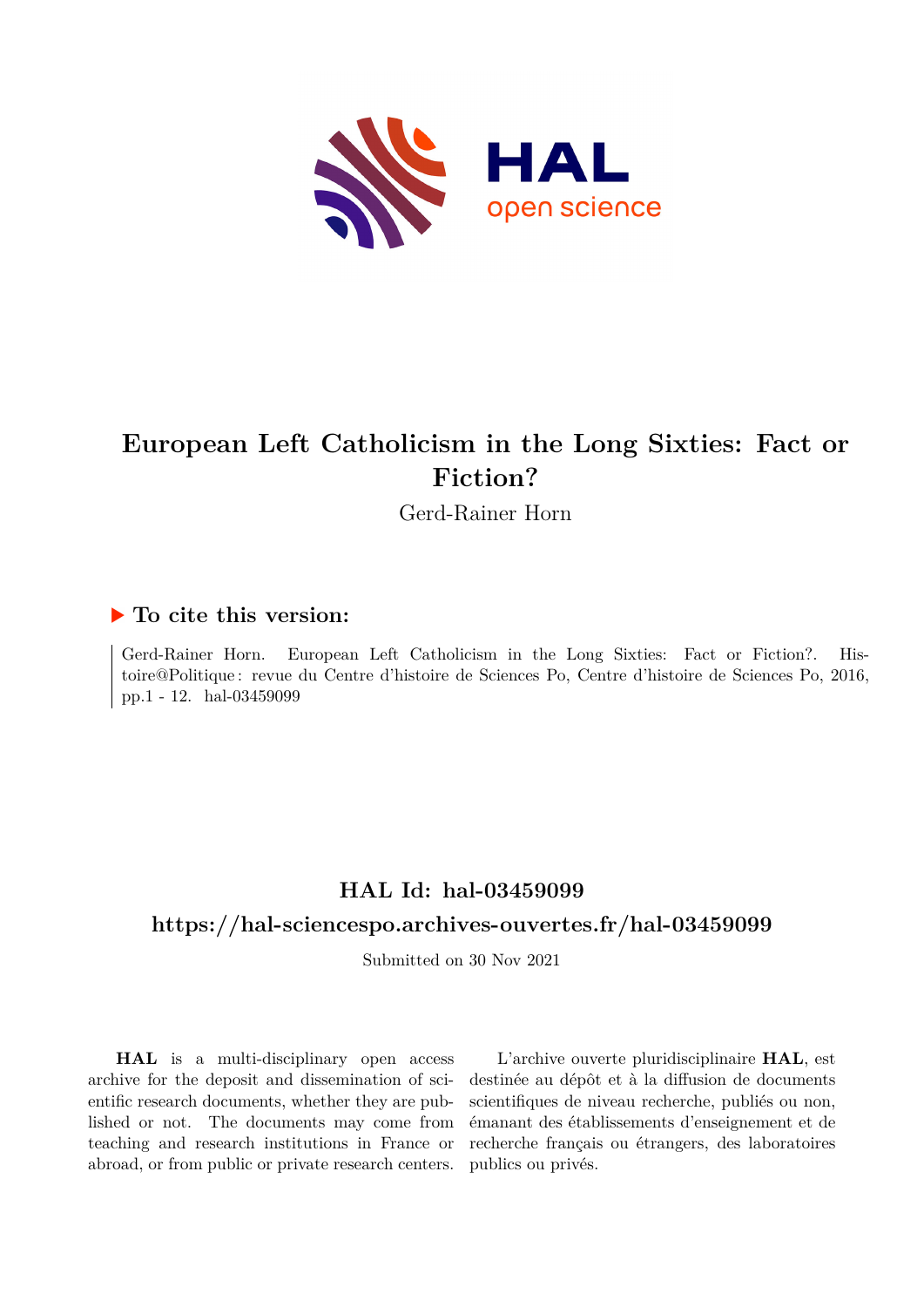

Gerd-Rainer Horn, "European Left Catholicism in the Long Sixties : Fact or Fiction ?", *Histoire@Politique*, [en ligne], n° 30, septembre-décembre 2016, www.histoire-politique.fr

### **European Left Catholicism in the Long Sixties: Fact or Fiction?**

#### **Gerd-Rainer Horn**

The Second Wave of Western European Left Catholicism, c. 1965 – c. 1975, introduced manifold innovations in comparison to the First Wave, c. 1944 – c. 1954, in addition to reinforcing older traditions, such as the phenomenon of worker priests, which had served as the most visible and symbolic marker of progressive Catholicism in the immediate postwar era. Of the organizational novelties leaving their mark on the post-Vatican  $\overline{\mathbf{I}}$  era, it is probably fair to say that the emergence and powerful presence of radical priest associations, above all the Christian Solidarity International Congress, and the rise of spontaneous ecclesial communities, eventually best known by the term 'base communities', were the principal innovations. In addition, the specifically Catholic contribution to the European (and worldwide) student movements, as well as the specifically Catholic impetus behind radical working class practices in the Long Sixties were likewise unprecedented phenomena. There had been Catholic agitators in workers' movements in the immediate postwar era, but such actions took a different form compared to Catholic working class activism in the Long Sixties, the latter period witnessing radical activity organized by Catholic trade unions, a feature with no parallel twenty years earlier. The rise of progressive, system-challenging radical student movements as such, not just the specifically Catholic battalions within those currents, was of course also a phenomenon entirely without precedent in European history.

To what extent were these radical Catholic challenges to traditional conceptions of church and society truly transnational phenomena? Were there meaningful international connections established by Catholic workers, Catholic students, base communities and radical parish (and other) priests? Or did activists essentially concentrate on their respective national terrain, thus suggesting that the transnational appearances of similar phenomena were perhaps merely circumstantial and accidental, rather than truly international communities of like-minded radical reformers –and sometimes revolutionaries?<sup>1</sup> In what follows, I focus above all on what can be rightfully regarded, in part no doubt for heuristic purposes, *political*

<sup>1</sup> It would go too far to define the term 'transnational', in particular vis-à-vis its frequently employed corollary, 'international', in the context of this brief conclusion. This author is keenly aware of the various and frequently contested meanings of the -in recent years- quite fashionable term 'transnational', which I began to employ quite consciously already back in the early 1990s, long before its current vogue. Where the choice of terminology affects the meaning of what I aim to say, I opt for one or the other of these two terms. In this brief comment, however, as in my other writings on related topics, I have frequent recourse to the more traditional adjective 'international' for stylistic reasons where either term might be appropriate. An inflationary usage of the term 'transnational' does not aid the comprehension of relevant stakes any more than it improves readability. For some more detailed and elaborate comments on this terminological and methodological question, I refer the interested reader to my relevant publications listed in footnote 15 below.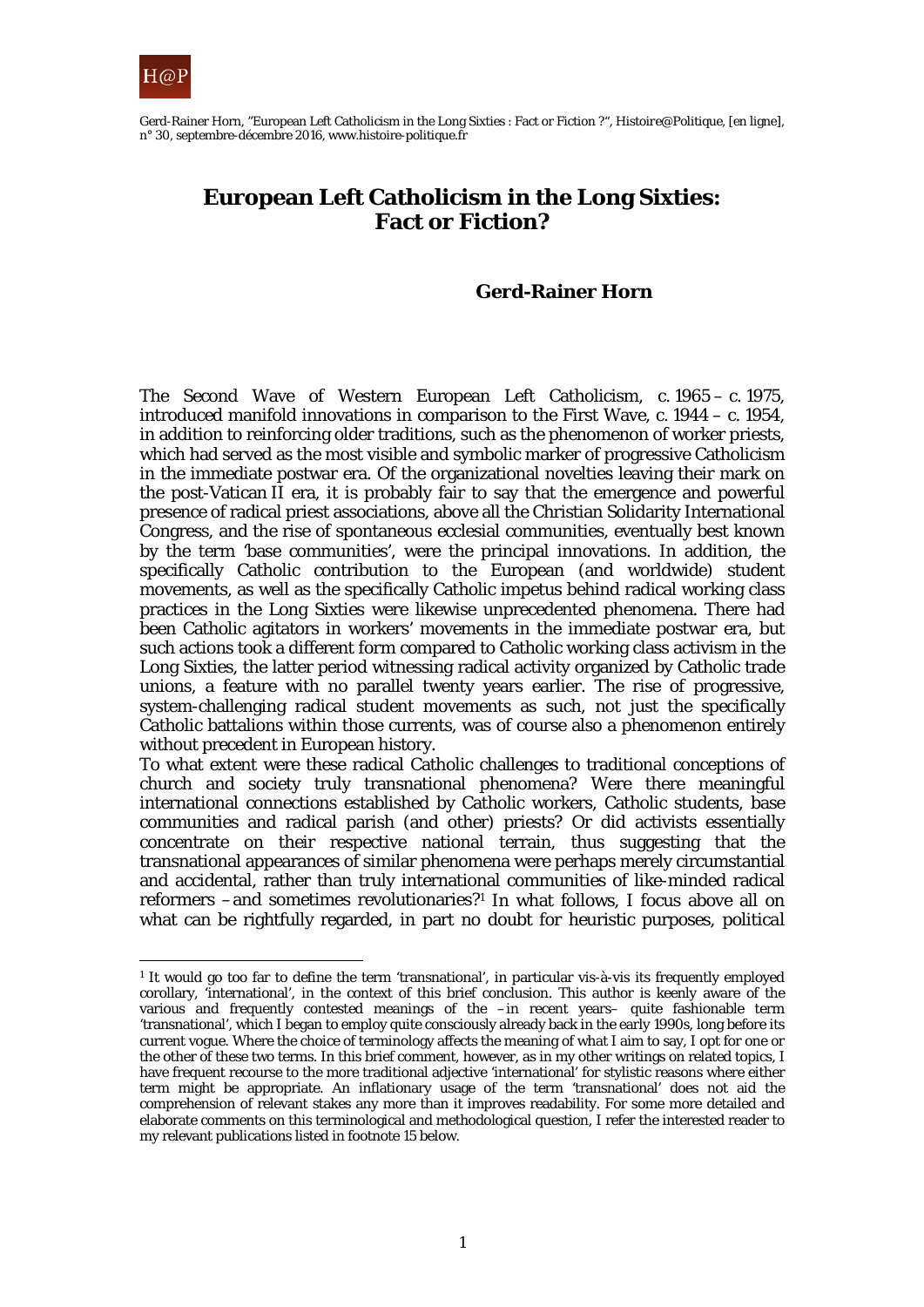

manifestations of Catholic dissent. As Yvon Tranvouez and I have pointed out in our joint "Introduction", in our respective publications my Breton colleague places primary emphasis on religious manifestations of the spirit of Vatican II, whereas I have tended to give pride of place to more openly political contestations. Both of us are keenly aware of the importance of both elements –the religious *and* the political dimensions– in this dynamic conceptual pair of historical factors at play in the Long Sixties.2

### **Radical Priests**

One of the four aforementioned pillars of Second Wave Left Catholicism, the association of radical parish priests, perhaps went the furthest in the attempt to forge links between their respective national component parts. Animated and stimulated by its organizational hard core, the Dutch contingent, and ably assisted by hands-on material support offered by their German counterparts, with Belgian activists in Leuven serving as the administrative center of these efforts, in early-to-mid-July 1969 an initial gathering of roughly one hundred iconoclastic priests took place in the unlikely setting of the oldest city of Switzerland, Chur. The occasion was a preparatory conference of European bishops in Chur in advance of the extraordinary world synod of European bishops in Rome in October 1969. The European episcopacy had placed the topic "The Priest in the World and the Church of Today" on their agenda. Astoundingly, so the radical priests argued, the episcopal preparatory conference had not even bothered to invite any priests, a clear warning that the innovative spirit of Vatican II was beginning to wane. And so the fearless activist priests arrived in Chur in relatively small but symbolically important numbers to exert pressure on the episcopacy so that the priests' own voices and opinions could be aired at such an important event.3

This action instantly bestowed upon the Christian Solidarity International Congress, as it soon began to be called, international media attention, but few concrete inroads into the deliberations of the leadership of the European Catholic Church were achieved. Spurred on by this initial action, the radical priests immediately began to organize for the second internationally coordinated action, the extraordinary synod in October 1969. This time delegates –127 in total– arrived from Austria, Belgium, France, Germany, Italy, Netherlands, Portugal and Spain. A further thirty-eight unofficial representatives from eight South and North American countries joined the group, with an even larger number of sympathizers –priests and laypersons from Rome, Italy and elsewhere– flocking to assist in the formal and informal deliberations of the Christian Solidarity International Congress. Needless to say, whereas this gathering was regarded as a success in terms of the strengthening of coordinated action by this radical group, their impact on the World Synod was minimal.

 $\overline{a}$ <sup>2</sup> For anyone interested in my own assessment of the role of classical "religious" factors in the genesis of the spirit of Vatican II, note the opening chapter, "Vatican II and Post-conciliar European Theology", in my *Spirit of Vatican II*, pp. 5-59.

<sup>&</sup>lt;sup>3</sup> On the history of the Christian Solidarity International Congress and its avatars, see the second part of Chapter Three, "Red Priests in Working Class Blue", in Gerd-Rainer Horn, *The Spirit of Vatican II. Western European Progressive Catholicism in the Long Sixties* (Oxford: Oxford University Press, 2015), pp. 86-109.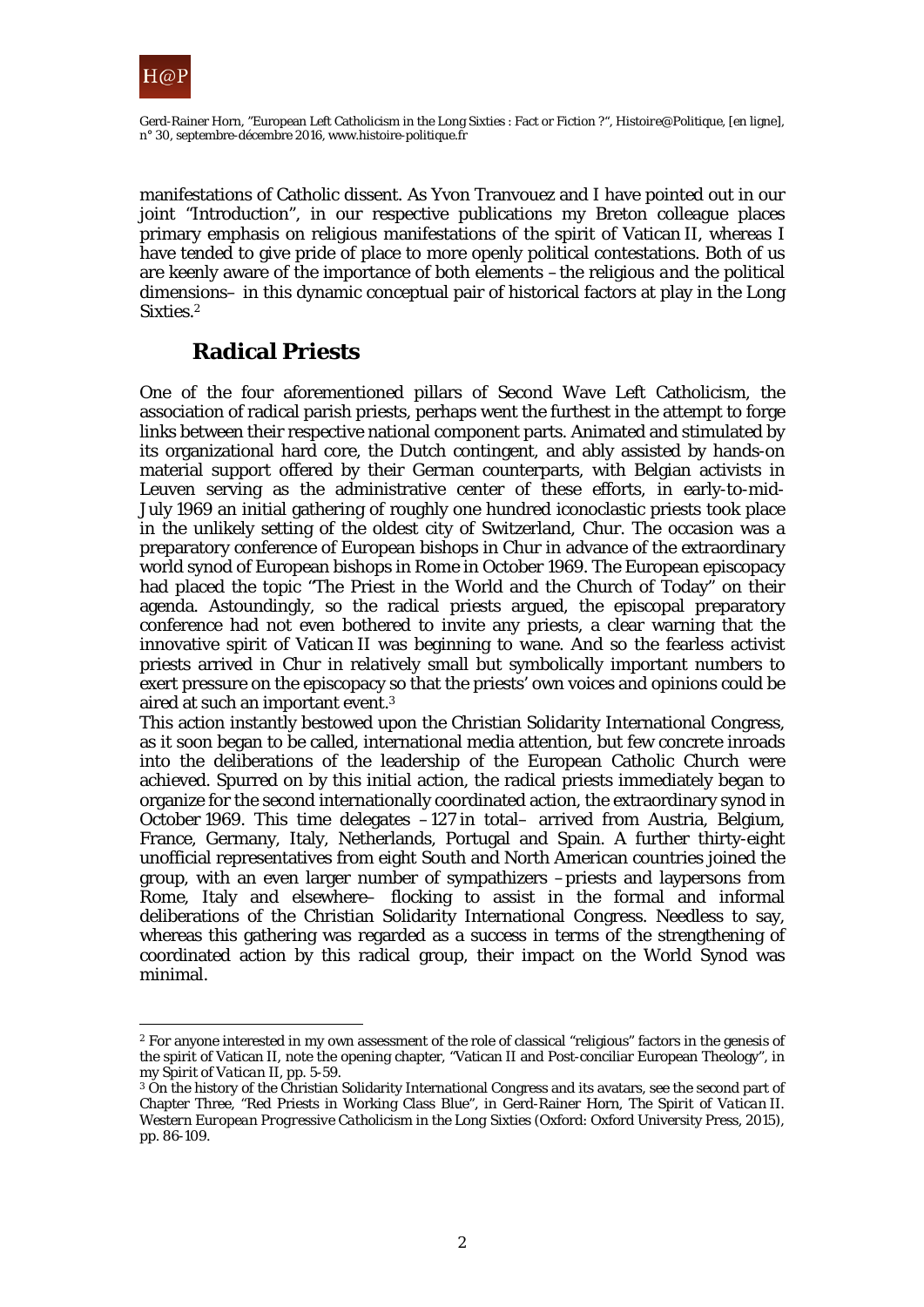

Gerd-Rainer Horn, "European Left Catholicism in the Long Sixties : Fact or Fiction ?", *Histoire@Politique*, [en ligne], n° 30, septembre-décembre 2016, www.histoire-politique.fr

The third assembly of the Christian Solidarity International Congress took place in Amsterdam, the nerve center of this loose association of rebel priests. From 28 September to 3 October 1970, 372 delegates (not all of them priests) from Europe, the Americas and elsewhere gathered in deliberations which, for the first time, were not orchestrated as a response to –or a lobbying effort directed at– a parallel event organized by the Roman curia. It was the first truly *world* assembly of radical priests, and it was certainly a memorable moment in the eyes of virtually all participants, in part because of the sudden prominence of Latin American activists and Latin American affairs in this gathering which had still remained to a significant extent a European brainchild. It appeared for a moment as if Second Wave Left Catholicism was not only forging a Europe-wide coordination center, but that it was now importantly reaching out across the Atlantic to forge bonds with co-thinkers in Central and South America.

However, the Amsterdam Convention, sometimes also referred to as the First World Conference of the Christian Solidarity International association, turned out to be the very first but also the very last such truly international gathering. When the Second World Synod of the Catholic Church took place from 30 September to 6 November 1971 in Rome, the 'solidarity priests' no longer mobilized *en masse* to organize an alternative gathering on location. Instead, a series of decentralized actions, coordinated by the International Documentation and Communication Center (IDOC), about which more below, occurred across a range of countries in Europe, Asia, Latin America and Africa. The last gathering associated with the former Christian Solidarity International Congress, the 17-18 November 1973 International Assembly of Christians in Lyon, assembled about one thousand participants, and it thus became the quantitatively most successful event of its kind, though significant sections of Europe's radical priests no longer bothered to show up. In fact, the Lyon Assembly, largely coordinated by French activists, was no longer a truly international congress. As the key administrator in the earlier stages of the development of the Christian Solidarity International Congress, the Leuven-based Robert Detry, pointed out in a no-holds-barred criticism of the event:

"At Amsterdam three-quarters [of the participants] were non-Dutch, at Lyon less than a third were non-French (even in absolute numbers, there were fewer foreigners here than in Amsterdam!). Moreover, how can one pretend to be international and to send out invitations solely in French to our English, American and other friends? Why should we be surprised that they did not come? The invitations for Amsterdam were drafted in four languages. How can one call oneself international by handing all the texts to participants exclusively in French? At Rome texts were in German and French, and at Amsterdam in English and French."4

Predictably, the Lyon Assembly generated no further congresses of this sort. The Christian Solidarity International Congress, after a brief comet-like appearance on the horizon of the Catholic Church, suffered a quiet death.

<sup>4</sup> Letter by Robert Detry to the 'executive committee responsible for Lyon 73', 31 December 1973, p. 2. This important document is extant in Katholieke Documentatie Center, Nijmegen (Netherlands), *Septuagint*, fo. 183, and in the Archivio Storico della Camera dei Diputati, Rome (Italy), Sette Novembre, B 24 F 4.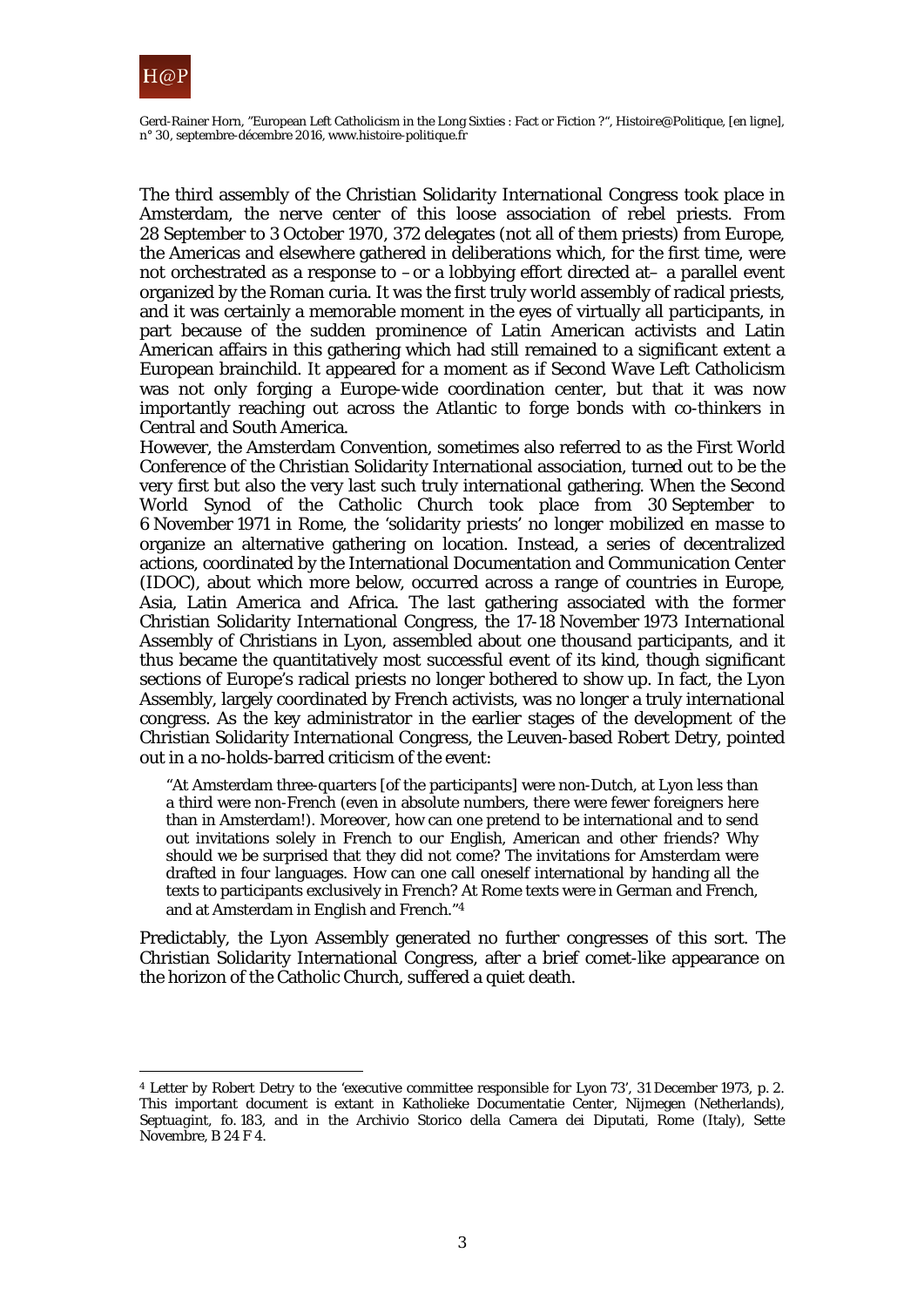

## **Base Communities**

I spent some time elaborating the all-too-brief history of the Christian Solidarity International Congress because this ephemeral organization was, in fact, the most significant attempt to forge an international organizing center for the radical spirit of Vatican II in the post-conciliar period. The second truly innovative organizational product of Second Wave Left Catholicism, base communities, never even attempted to forge an international coordinating body in the period under consideration. Apart from the vast wave of base communities concurrently springing up in Latin America, Western Europe witnessed a similar phenomenal -but direly neglected in the literature!– growth of such novel grassroots institutions. In particular, Italy and Spain witnessed hundreds, then thousands of such spontaneous ecclesial groups from the mid-1960s onwards, with France, Belgium, Germany and other countries following suite in the wake of the momentous events of the French May 1968.5 And while, initially, many such groupings were exclusively oriented towards church affairs, with quite a number of them in effect functioning as bible study circles rather than as organizational centers for radical societal change, within a few years many of the burgeoning base communities, if they prospered and survived, underwent a process of radicalization –similar to the way that many of the earliest shoots of what later constituted the Christian Solidarity International Congress had initially "merely" focused on the question of celibacy as their main concern but then rapidly extended their remit.

Yet, for all their organizational dynamism, base communities for a long time were at best able to forge *national* coordination, never an international association. Only when the period of dynamic expansion had long ceased to animate the movement did European activists within base communities begin to establish firm international links. From 1983 onwards, a series of international conferences of Christian base communities have met in Amsterdam (1983), Turin (1985), Bilbao (1987), Paris (1991), Innsbruck (1993), Geneva (1995), Edinburgh (2003) Vienna (2009) and Brussels  $(2014)$ .<sup>6</sup> As long as the movement had significant impact in their respective national operating terrains, such international networking was left to chance encounters and no Europe-wide, let alone worldwide, organizing center emerged prior to the 1980s.

### **Catholic Students in the Long Sixties**

Catholic students played a crucial role in European Left Catholicism *and* in the wider student movement of the Long Sixties. Due to the radicalization of sections of Catholic public opinion in the wake of Vatican II, a process often *preceding* the

 $\overline{a}$ <sup>5</sup> For a close examination of the crucial Italian experience of base communities in the experimental upswing phase of 1965 – 1971, see Chapter Three, "Spontaneous Ecclesial Communities", in Horn, *The Spirit of Vatican II*, pp. 111-163.

<sup>6</sup> See the relevant list in Mario Campli and Marcello Vigli, *Coltivare esperanza. Una Chiesa altra per un altro mondo possibile* (Pescara: Tracce, 2009), p. 201. This volume is the most comprehensive recent overview of the development of Italian base communities *after* the gestation period covered in the study referred to in note 2 above. A fascinating very recent monograph on the de facto coordinating center of French base communities (and much more) in the Long Sixties, the Abbey of Boquen in the Bretagne, is now available: Béatrice Lebel, *Boquen. Entre utopie et révolution 1965-1976* (Rennes: Presses Universitaires de Rennes, 2015).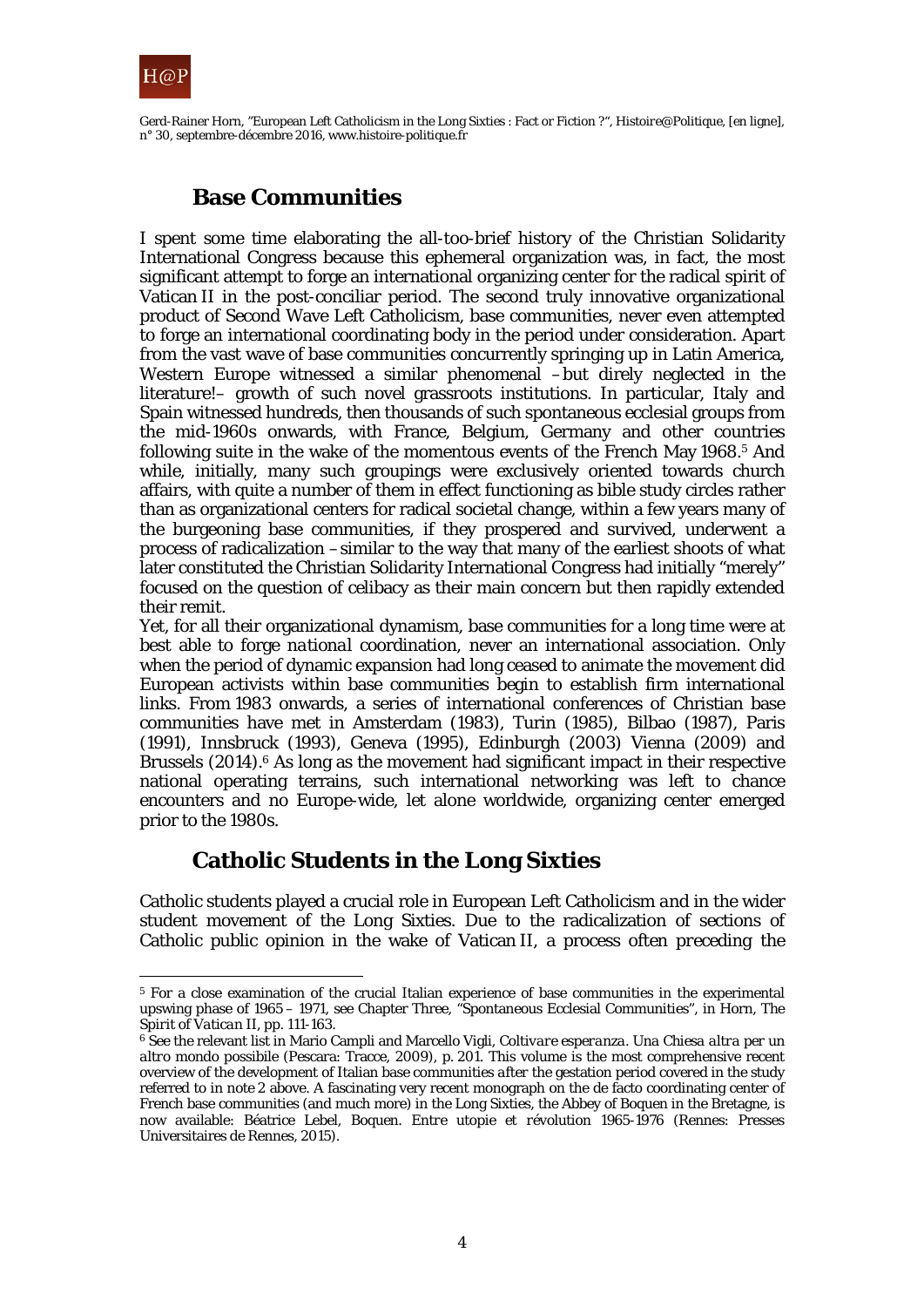

Gerd-Rainer Horn, "European Left Catholicism in the Long Sixties : Fact or Fiction ?", *Histoire@Politique*, [en ligne], n° 30, septembre-décembre 2016, www.histoire-politique.fr

radicalization of secular students who began to move in large numbers around the calendar year of 1968, Catholic student leaders played an inordinately important role in general student struggles of the late sixties, out of all proportion to their numerical weight.7

The most prominent national leaders of student movements in an amazing series of countries were Catholic students, beginning with Mario Savio, the indisputable figurehead of the quintessential student movement in the United States, the 1964 Berkeley Free Speech Movement, which inspired the subsequent national US student revolt. The charismatic leader of the Leuven student revolt in 1966 and spokesperson for Flemish radical students in subsequent years was a member of the Catholic Action organization for university students in Flanders, the ex-seminarian Paul Goossens. The Rudi Dutschke of the Netherlands –and Rudi Dutschke himself provides another excellent example of religious motivation for radical action, though of the Protestant kind– was another ex-seminarian, Ton Regtien. The leader of the October 1967 campus occupation –the first of its kind in all of Italy in the late 1960s– at the largest Italian Catholic University, La Cattolica, the University of the Sacred Heart in Milan, Mario Capanna, became one of the most charismatic student leaders in all of Italy for a number of years – and a prominent radical leftwing opposition figure ever since!

The first European university town to explode in riots and radical action during the protest cycle of the Long Sixties, already in May 1966, was the aforementioned Belgian provincial town of Leuven, host to the oldest Catholic university in northwestern Europe. The first Dutch university to do so was the Catholic University of Tilburg. The first Italian universities where students pioneered campus occupations as legitimate 'lobbying' tactics were Catholic universities as well, notably the aforementioned La Cattolica in Milan. The first Swiss university to witness similar actions was the biggest Catholic University in Switzerland, the bilingual University of Fribourg/Freiburg.

Despite such prominence of Catholic students as catalysts in the wider student movements of the Long Sixties, Catholic students never forged truly international links, apart from the ongoing efforts by the traditional Catholic student movement, organized most visibly in the Jeunesse Étudiante Chrétienne Internationale, which, however, for the most part remained a minor player in the headline-grabbing events of *les années 68* around the world. Certainly, part of the reluctance of Catholic students to forge an international coordinating group of Catholic inspiration had to do with the fact that many of the Catholic students saw themselves as a part of a much wider movement, including Christian and secular activists all combined. Moreover, plenty of Catholic-inspired activists were slowly but surely beginning to sever their ties with the organized Catholic Church. But, for whichever reason, international ties between Catholic student activists *en tant qu'étudiant(e)s catholiques* never came about.

# **Catholic Working Class Associations**

Last but not least, the Catholic contribution to the radicalization of the European workers' movement was at least as prominent and visible as the efforts by their

<sup>7</sup> For a survey of Catholic student involvement in the Long Sixties, see Chapter Four, "From Seminarians to Radical Student Activists", in Horn, *The Spirit of Vatican II,* pp. 173-213.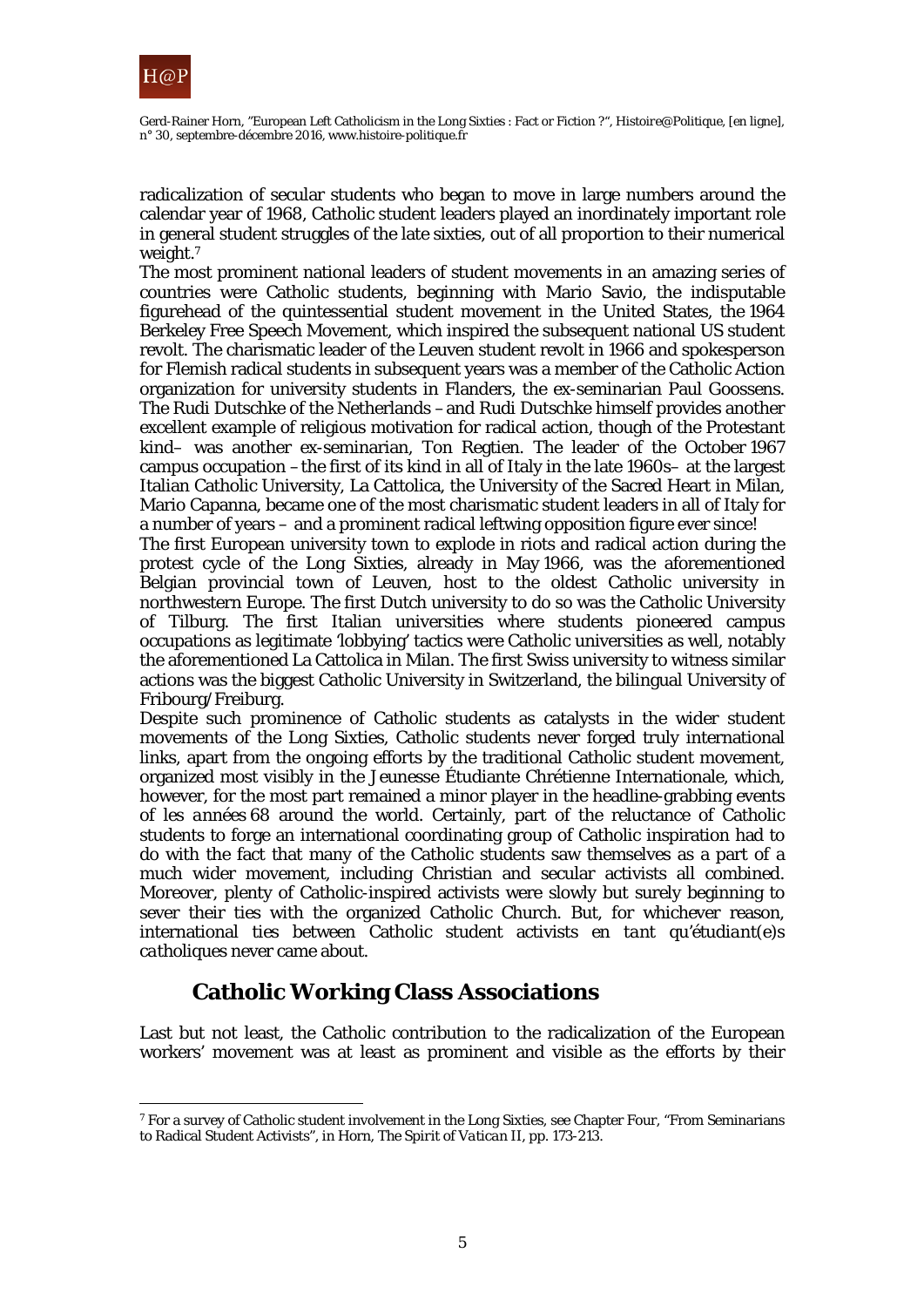

Gerd-Rainer Horn, "European Left Catholicism in the Long Sixties : Fact or Fiction ?", *Histoire@Politique*, [en ligne], n° 30, septembre-décembre 2016, www.histoire-politique.fr

student counterparts.8 To limit myself to brief observations of three countries: in Belgium, the traditional Catholic trade union federation in the post-1968 period developed into the leading advocate of self-management inside the Belgian labor movement. And the Algemeen Christelijk Vakverbond / Confédération des syndicats chrétiens (ACV/CSC) expressly advocated autogestion not only for labor relations at the point of production but for society at large. As such, the militant and –some might argue– utopian stance of the ACV/CSC certainly rivalled and perhaps even outpaced the similarly radical activism which then gripped the Belgian Socialist trade union federation, then propounding the promise and potential of workers' control rather than notions of potentially more far-reaching workers' self-management.

In France, of all major trade union confederations, it was the ex-Catholic Confédération française démocratique du travail (CFDT), in the late sixties still very much a product of Catholic sensibilities despite having abandoned its confessional identity in 1964, which stood closest to radical social movement activism during and after 1968. No other organization of the labor movement could rival such a statement as the 16 May 1968 declaration by the CFDT leadership, which culminated in this call to action: "To civil liberties and rights within universities must correspond the same liberties and rights within enterprises; in this demand the struggles of university students meet up with those which workers have fought for since the origin of the labor movement. We must replace industrial and administrative monarchy with democratic structures based on workers' self-management."9

Italy, after 1968 for almost ten years a teeming laboratory for radical action in all walks of life, showcased a Communist-dominated trade union federation, the Confederazione Generale Italiana del Lavoro (CGIL), far better integrated into *gauchiste* radicalism –which had captured significant portions of working class sentiment after 1968– than was the case with its French equivalent, the Confédération générale du travail (CGT). Nonetheless, certainly in the heyday of Italian working class activism, c. 1968 – c. 1972, it was the Confederazione Italiana Sindacati dei Lavoratori (CISL), nominally not part of the Catholic lifeworld but in fact an organic component part of Italian Catholicism, which stood even closer to the multiform and manifold social movement cultures affecting labor relations on the factory floor and urban social movements in general than was the case with the CGIL. Still, despite the astounding transformation of Catholic trade union federations into ebullient centers for radical activism reaching far beyond the factory floor, apart from the ongoing work by the traditional international coordinating body of the Christian trade union movement, which was of course also profoundly affected by the combined effects of the spirit of Vatican II and the spirit of '68,10 no serious efforts to consciously construct an international force, which would give concrete expression to the wide-ranging emancipatory ideals emerging in the wake of 1968, and which could potentially become a leading voice of European (and worldwide) Left Catholicism,

<sup>8</sup> See Chapter Five, "The Working Class Goes to Paradise", in Horn, *The Spirit of Vatican II*, pp. 215-252. <sup>9</sup> Citation taken from Albert Detraz, "Le Mouvement Ouvrier, la CFDT, et l'idée d'autogestion", in Edmond Maire, Alfred Krumnow and Albert Detraz, *La CFDT et l'autogestion* (Paris: Cerf, 1973), pp. 76- 77.

<sup>&</sup>lt;sup>10</sup> On the changes brought about within the lifeworld of the Confédération international des syndicats chrétiens (CISC) which, characteristically, in October 1968 underwent a name change and became the Confédération mondiale du travail (CMT), see Patrick Pasture, *Histoire du syndicalisme chrétien international. La difficile recherché d'une troisième voie* (Paris: L'Harmattan, 1999), pp. 404-412.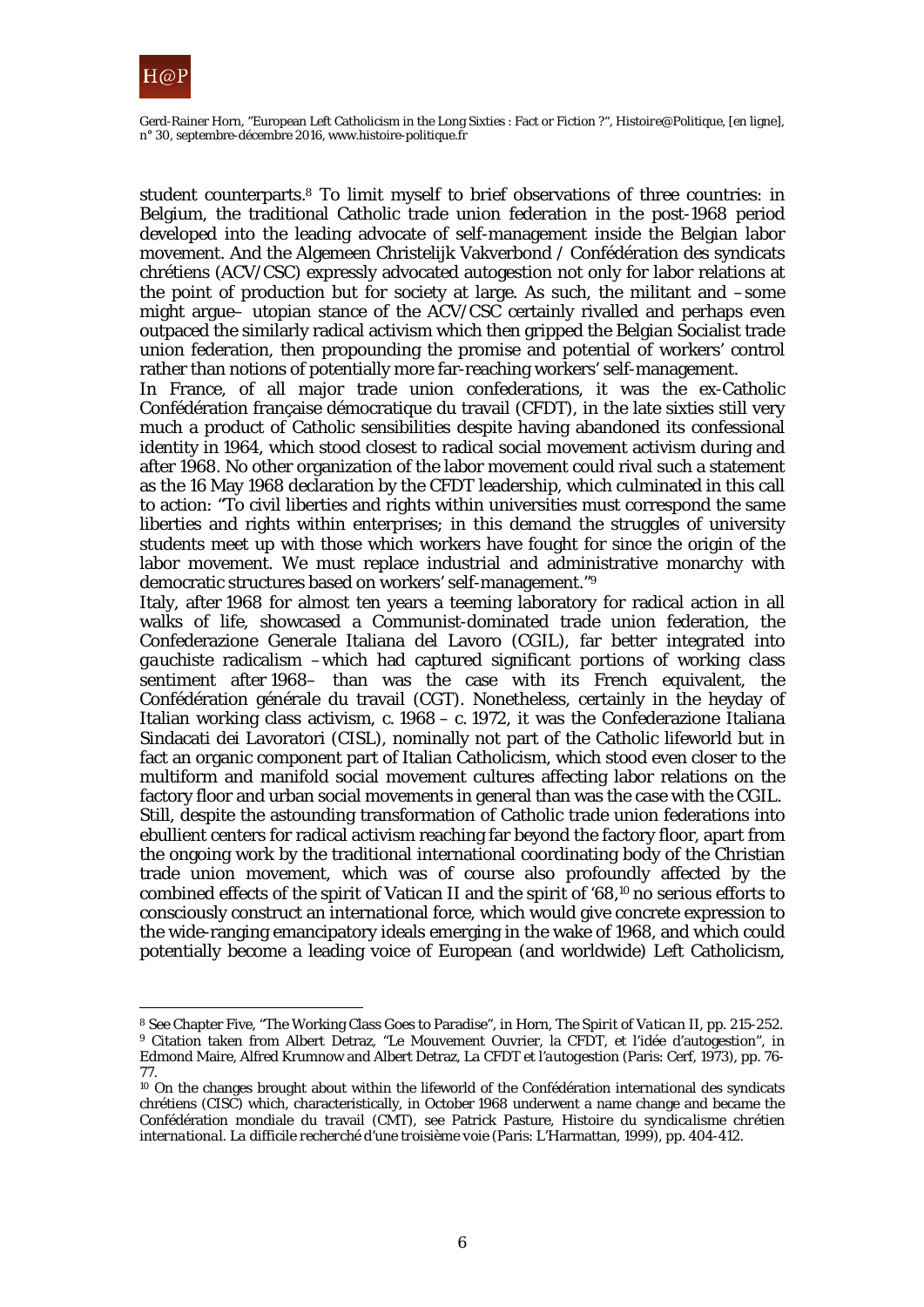

arose out of the milieu exemplified by the Belgian, French and Italian union federations briefly highlighted above.

Another location where a significant radicalization of the strategic outlook of Catholic workers' associations could be detected at ease was the domain of Catholic Action organizations geared towards the adult working class constituency. The Mouvement Mondial des Travailleurs Chrétiens constituted the umbrella organization of the Italian Associazioni cristiane dei lavoratori italiani (ACLI), the Spanish [Hermandad](http://www.hoac.es/)  [Obrera de Acción Católica](http://www.hoac.es/) (HOAC) and many more such traditional Catholic Action organizations. In Italy, the ACLI had severed its umbilical cord to Christian Democracy and, by the late 1960s, it had begun to execute what it referred to as its 'turn towards socialism'. The HOAC must effectively be regarded as the cradle of the anti-Franco underground labor movement in the 1950s, and the HOAC (and other radical Catholic Action groupings) played a crucial role in the setting up of the Workers' Commissions (CCOO), which effectively helped to pound the final nails into the coffin of Franco's dictatorial regime. But the Mouvement Mondial des Travailleurs Chrétiens remained the international coordinating center 'merely' for the aforementioned Catholic Action groupings for the adult working class milieu. Catholic trade unions operated largely independently from the MMTC.

Thus, of the four pillars of Second Wave Left Catholicism only one briefly developed an international coordination center geared to stir up church and society ; and this networking agency only really functioned for, at best, two years. It could, of course, be argued, that these four strongholds of Left Catholicism had different degrees of interest in forging such international ties. Catholic working class associations, by virtue of their organization into international organizations, would be logical vectors of networking beyond individual national frontiers. Catholic students, an intensely cosmopolitan lot in the Long Sixties, would likewise be logically expected to fashion concrete links across linguistic, political and cultural frontiers. Surprisingly, few such concrete links, outside of pre-existing organizational connections across borders, such as the MMTC or the CISC/CMT, saw the light of day in the years under consideration.

Radical grassroots priests, by contrast, at the lowest level of the food chain constituting the hierarchical structure of the Catholic Church above the level of the laity, had no official links with other parish priests in the far-flung network of parishes, which constitute the basis of the organizational pyramid of Catholicism, neither on a regional, national, let alone international level. Nonetheless, spurred into action by the perceived inaction of the episcopacy and the Vatican curia on certain crucial issues of their day (celibacy, etc.), secular and regular clergy seized the day for a brief moment in the aftermath of the turbulent events of the calendar year of 1968, and they aimed to forge at least some semblance of international ties. Base communities, thriving on informality and decentralization as organizing principles par excellence, surprisingly did develop rather quickly intense national contacts, leading to a succession of vibrant and sometimes contentious national conferences in virtually all European states, with international observers as frequent and welcome guests. But here, as mentioned earlier, a truly international network of base communities did not develop until long after the tide of the seemingly unstoppable forward march of such grassroots associations had subsided and the movement had entered a period of long-term decline.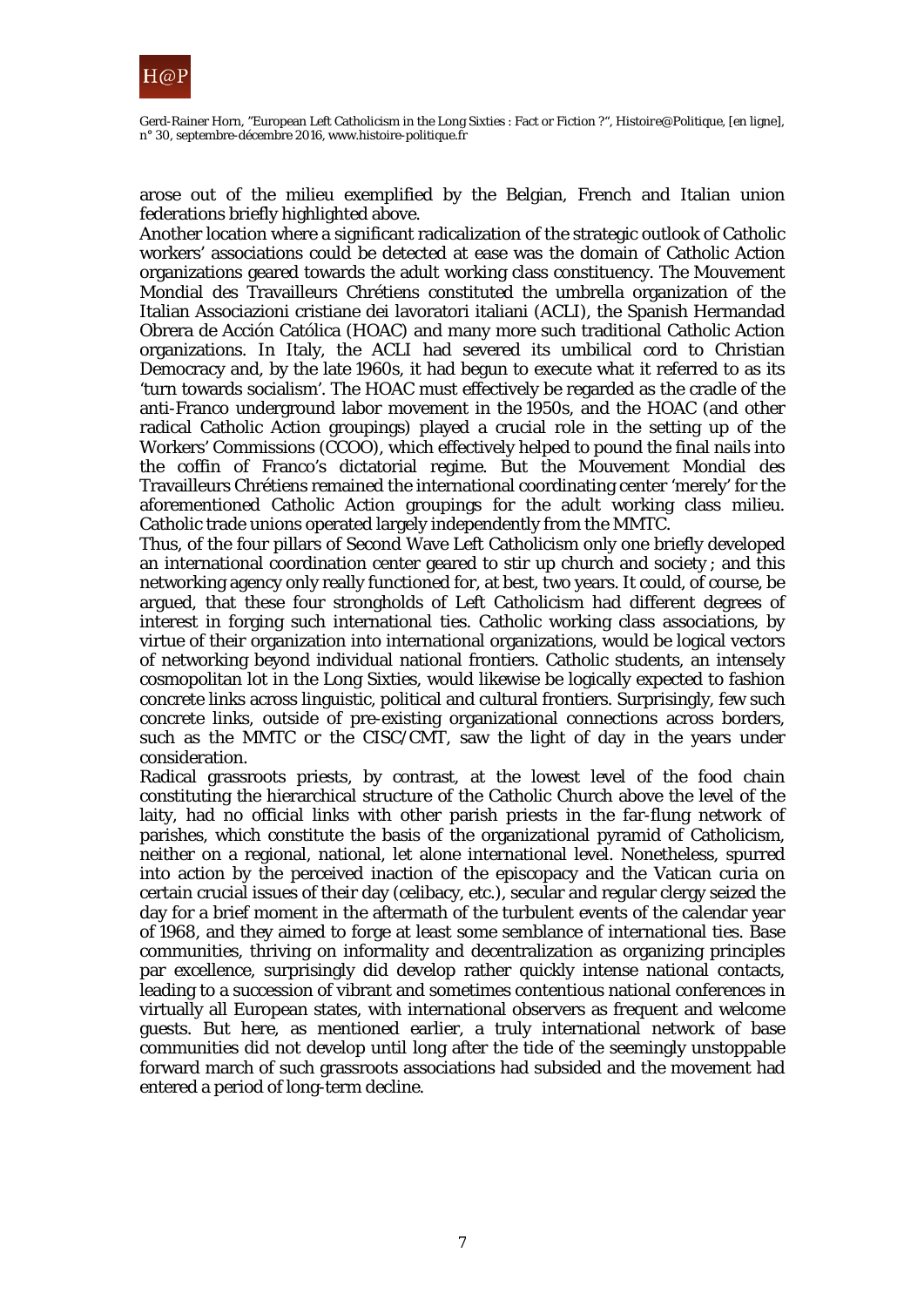

# **Radical Catholic Press**

Were there at least some international efforts at forging a radical internationally coordinated Left Catholic press? In a day and age when the most influential media (short of television) were newspapers and journals, in short: the written press, did Catholic activism at least attempt to forge a journalistic product that could powerfully reinforce their radical stance? Given the inherently international orientation and reach of the Catholic Church, such a project surely would not have been a far-fetched idea.

In fact, however, once again such an international press organ never truly came about. Other than the launch of the theological journal *Concilium*, already discussed by Yvon Tranvouez, the sole initiative to that effect was an initiative headed by the Dutch activist Leo Alting von Geusau, who went to Rome in 1962 as theological advisor to the Dutch Catholic Radio (KRO), which was aiming to cover in depth the proceedings at Vatican II. While in Rome, together with other Dutch reform-minded individuals, amongst them the theologian Edward Schillebeeckx, von Geusau organized a press office and documentation center, geared to inform Dutch-language public opinion around the world of the events and discussions surrounding the deliberations at Vatican II. The impromptu press center soon became a major success. In the words of von Geusau: "Within a few months we were asked to translate our stenciled texts into six languages."11 Soon other Dutch sponsors assisted the rapidly expanding operations of what soon became known as the International Documentation and Communication Center (IDOC) with financial support, amongst them the Conference of Dutch Bishops as well as several leading Dutch corporations. From the late sixties to the early-to-mid-1970s, the IDOC signed responsible for a series of publications (e.g. *IDOC international bulletin* and *IDOC international*, the latter published in several languages) which, in effect, served as international press organs for Left Catholic currents and sentiments before turning their attention to Third World solidarity work from the early 1970s onwards.12

Still, as important as the role of the IDOC as journalistic and organizational nerve center of progressive sentiments within international Catholicism may have been especially at the very end of the 1960s and at the very beginning of the 1970s, it barely began to fulfil the need for a true international press center for the Catholic Left. In general, Left Catholic activism in all countries continued to rely to a far greater extent on *national* publications, which often covered newsworthy items from around the world, but which remained, after all and above all else, oriented towards a national audience.

# **Concluding Comments**

Thus, no long-lasting serious international effort at coordination linked the various national detachments of European (and world) Left Catholicism. The Christian

 $\overline{a}$ <sup>11</sup>Sjon Hauser, "Alting von Geusau en de Akha van Noord-Thailand": [http://www.sjonhauser.nl/alting](http://www.sjonhauser.nl/alting-von-geusau.html)[von-geusau.html](http://www.sjonhauser.nl/alting-von-geusau.html) (accessed on 9 November 2015).

 $12$  Astoundingly enough, there exists thus far no history of this important international networking association. For a January 1972 self-statement, see Jan Grootaers, Albert van den Heuvel and Leo Alting von Geusau, "History and Description of IDOC", a mimeographed typewritten document which Lodewijk Winkeler kindly communicated to me.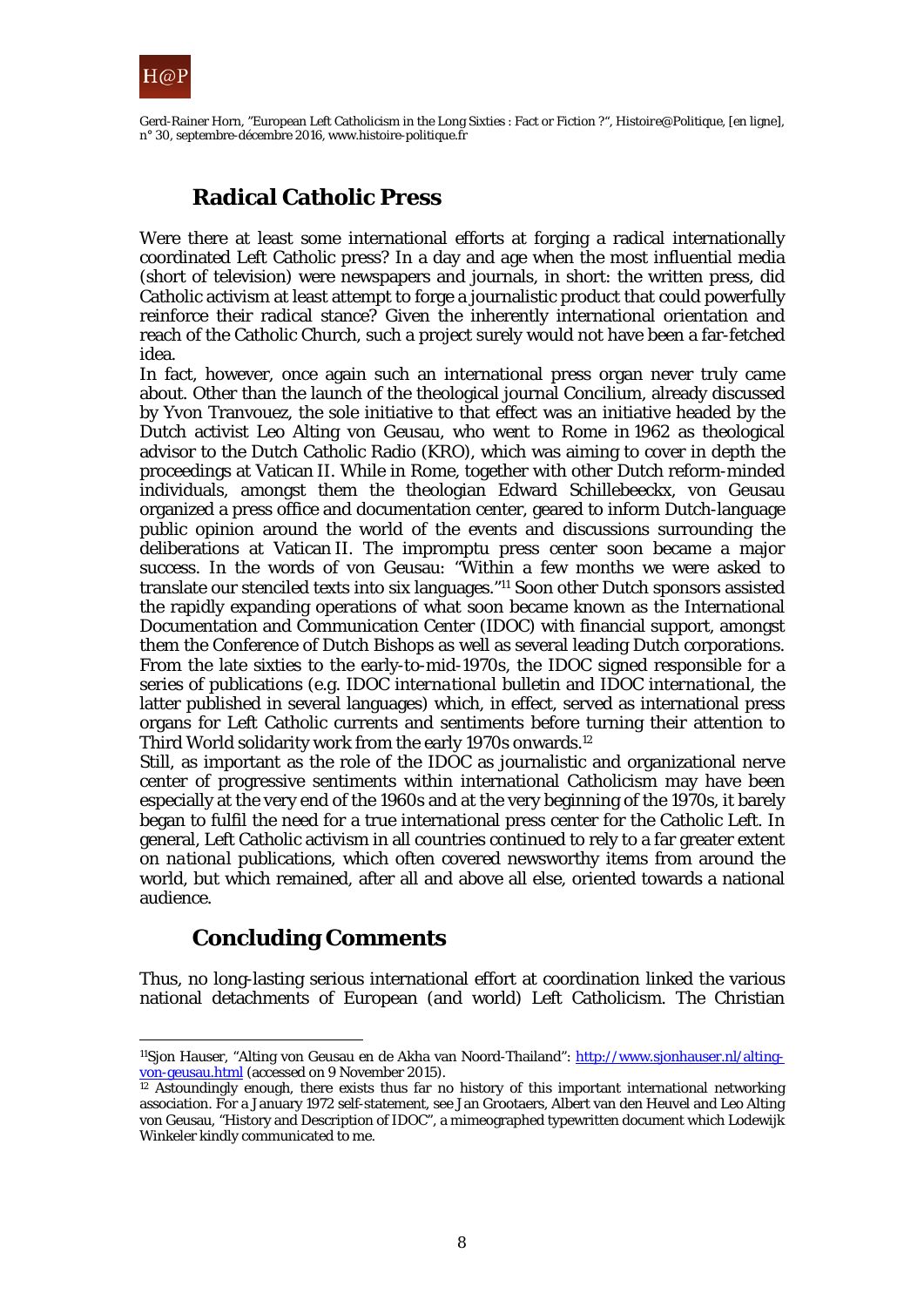

Solidarity International Congress and the IDOC played briefly a potentially important role, but they ultimately remained embryonic and ephemeral attempts to forge firm international links. Does this, then, mean that Second Wave European Left Catholicism remained essentially split up into national (or even merely a succession of local) entities? Was there no transnational community of spirit in the turbulent decade after 1965? Is it to take one's desires for reality to speak of European Left Catholicism? Would it be more humble –but also more accurate– to recognize above all else the simultaneous co-existence of national, regional and local experiences rather than to postulate a transnational milieu of kindred spirits?

I beg to differ. For, what precisely constitutes a transnational movement or current? Is it absolutely necessary and essential to be able to point to international organizational structures, vibrant transnational publications and an array of regular international conferences and actions in order to call a movement truly transnational? Is it not, instead, more convincing to recognize the close links and interconnections between activists in two or more states – in the case of Western European Second Wave Left Catholicism approximately a dozen states! – in spite of the absence of regular personal exchanges and the common ties of connecting publications? How do individuals form their opinions of the world surrounding them? And what propels them into action?

One increasingly popular practice by transnational historians has become, in recent years, the tracing of direct links between various national political cultures, the search for vectors of new ideas crossing borders, so-to-speak. The personal-political itineraries of crucial figures in this transnational exchange of experiences have undergone close scrutiny, and so have efforts to reconstruct concrete links between various national projects, often editorial ones, to build up and strengthen new traditions. It is by no means my intention to belittle the values of such pioneering efforts at concrete, empirical transnational history of which, at any rate, there are still far too few in existence even today. But I would like to caution against an undue emphasis on the forensic work to reconstruct the personal and editorial links between two or more national experiences. For, in my view, it is less important to trace in precise detail the travel itineraries of individual agents of novel ideas, however much this is desirable and helpful, than to draw attention to and to reconstruct the existence of parallel, sometimes virtually identical, at any rate astoundingly similar experiences, ideologies, practices and projects across national, linguistic and cultural frontiers.

In the case of Second Wave Left Catholicism, direct cross-border contacts never played a very significant role in the shaping of a transnational consciousness of radical Catholicism in the age of Vatican II and the Long Sixties. Ideas and individuals did, of course, on occasion circulate relatively widely. Yet what made, for instance, Spanish Left Catholics intensely interested in the flagship experience of leading Italian base communities, such as the case of the Isolotto community on the outskirts of Florence,13 was not so much what was happening concretely on the left side of the Arno downstream from the historic center of the birthplace of the Renaissance, but the fact that the obstacle course imposed on the Comunità dell'Isolotto by the Florentine hierarchy in the former's quest to fashion a living and democratically-organised parish community, corresponded in substance, if not in all

 $\overline{a}$ <sup>13</sup> For this internationally most famous European base community, note Horn, *Spirit of Vatican II*, pp. 151-70.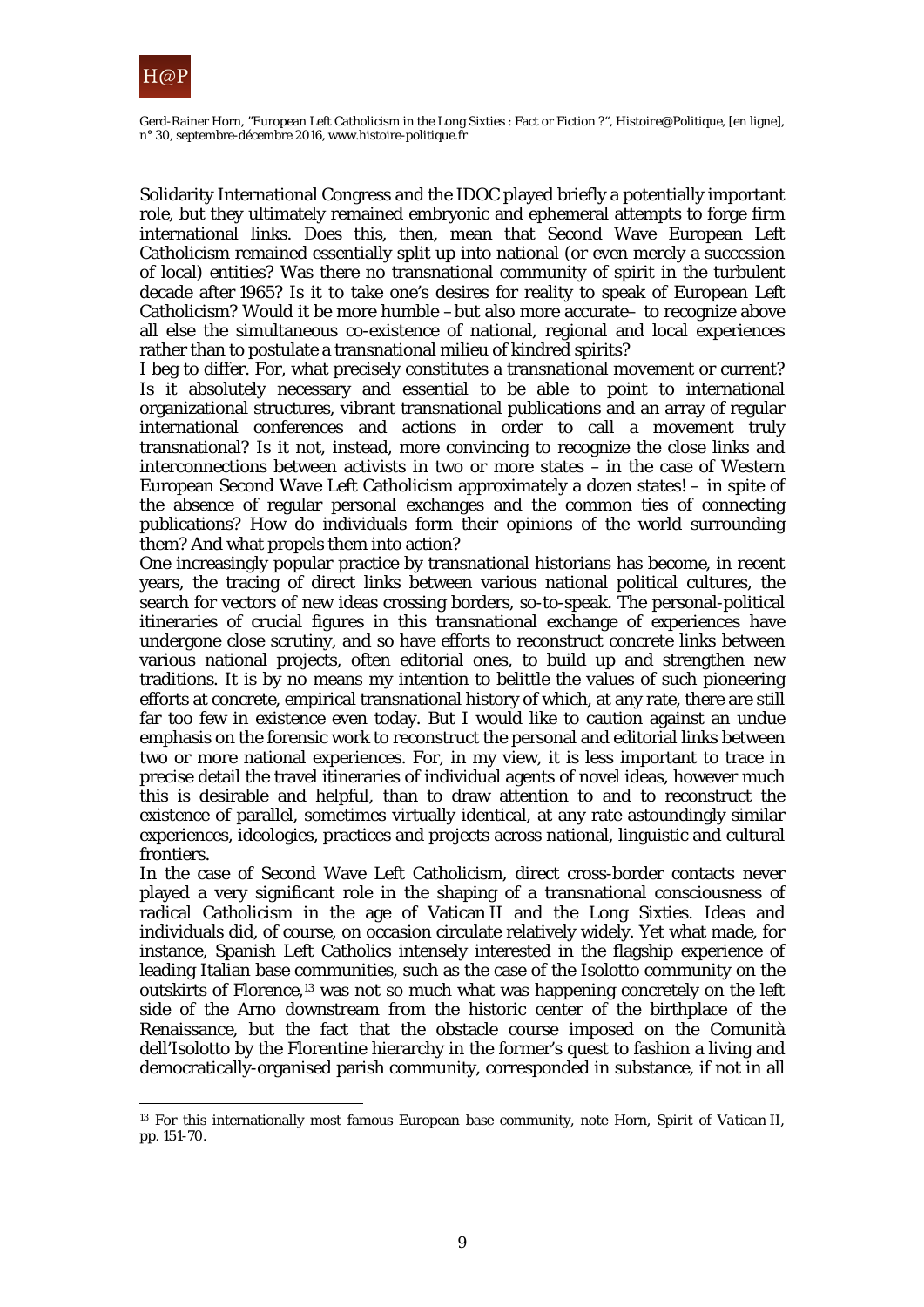

technical details, to the *via crucis* imposed on Spanish progressive Catholics by an unholy alliance of the Spanish curia and the Francoist dictatorship. Dutch radical Catholics, to mention but one more example, closely followed the turbulent course of Spanish underground Left Catholicism not so much because they felt inspired by the desperate actions of their Iberian comrades-in-arms, but because they saw the active engagement by underground laypersons and public protests by theologians and priests across the Spanish state as ever-so-many expressions of the very same fight that Dutch radical reformers were trying to carry out in the Netherlands, if under much-less onerous overall political and ecclesial conditions.

Even without frequent cross-border interactions, ideas and action repertoires spread rapidly across frontiers. Especially in moments of transition such as 'global 1968', historical conjunctures when individuals and groups frequently, radically and in rapid succession shift their opinions on important issues of the day, casual hints and allusions in the respective national mainstream media, or televised images of unfamiliar tactics and events in far-away countries few activists would then ever visit, could leave deep traces with regard to political outlook and personal comportment of any number of open-minded individuals then embarking on journeys to comprehend and change the world. An unexpected individual encounter, the accidental discovery of an inspiring article or a fascinating novel, or a brief visit to a foreign land could quickly become concrete triggers of conversion experiences. It is not necessary for concrete, hands-on, quasi-permanent links between activists from different countries to be firmly established in order to postulate and recognize an international current of opinion and a social movement spanning several countries at a time.

The search for tangible, quantifiable and direct links, in my view, excessively relies on models of international organization, which, in effect, were all too rare in modern history. In this context, it is highly instructive to take a brief glance at another transnationally operating political current located on the left of the political spectrum, the post-1956 New Left, which operated for some time concurrently with what I have termed Second Wave Left Catholicism and with, in fact, sometimes overlapping membership lists. There were no regular international congresses of the burgeoning New Left in the heyday of its political influence and near-hegemonic reach over growing battalions of (not solely young or student) activists. Individuals sometimes met and, within the context of specific actions, some international conferences did occur which assembled important elements of this New Left, such as for instance the February 1968 International Vietnam Congress in West Berlin.14 But such extraordinary assemblies remained the exception rather than becoming the rule.

Did the international New Left produce its own media outlets, which may have helped to unify the fledgling New Left? Hardly so. For a while, *Les Temps modernes* or the *New Left Review* performed important roles as opinion shapers, but they operated primarily within their own language areas. Publishing houses belonging to the nether sphere of the New Left likewise played important roles in the forging of a climate of transnational belonging, such as Wagenbach (West Germany), Maspero (France) or Feltrinelli (Italy). And these and other leftwing publishers often

 $\overline{a}$ <sup>14</sup> Sibylle Plogstedt (ed.), *Internationaler Vietnam-Kongress. Februar 1968. West Berlin* (Hamburg : Libertäre Assoziation, 1987).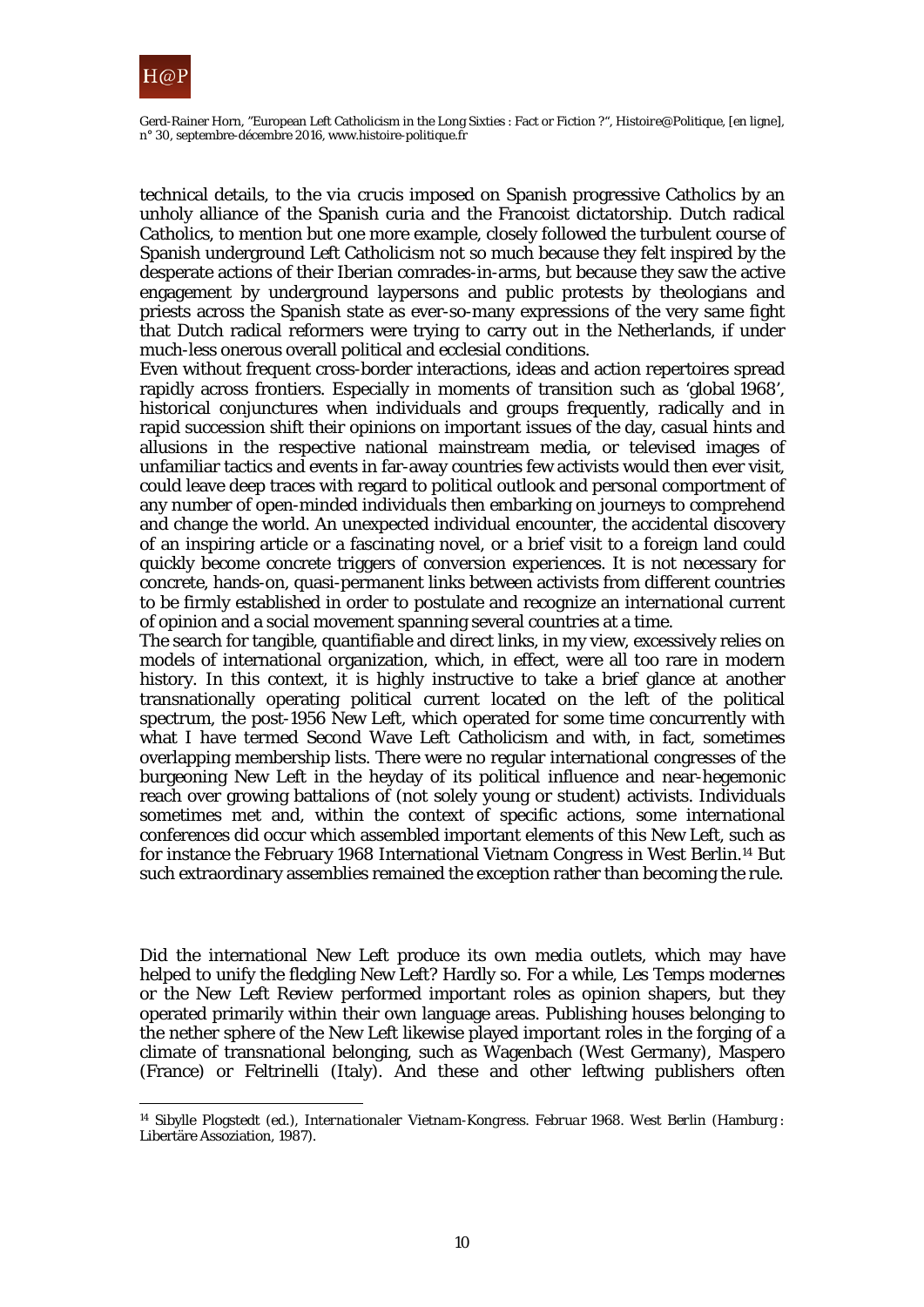

specialized, amongst other things, in translations of seminal texts originating in other language zones. But they all remained essentially publishing houses geared towards a national (or linguistic) terrain. There was no meaningful and purposeful international coordination between such ventures.

Yet has it ever occurred to any serious observer (whether friend or foe) to doubt that an international New Left existed in the run-up to 1968? To the contrary. It is a commonplace of the literature on the New Left to consider it an international political current of some importance. And this without an international organizational structure, without even a media outlet along the lines of the ephemeral IDOC. Thus, I wish to finally conclude my *plaidoyer* for the existence of an international, yes indeed transnational15 current of European Second Wave Left Catholicism with the text of an email message I received on 22 May 2015, a few weeks after I gave a talk in Belfast, Northern Ireland, on what I then called the marriage of the spirit of Vatican II and the spirit of '68. Here it goes:

"Thank you for the talk about Catholic leaders and Catholic influence in the social and democracy movements of the Long Sixties. It is a revelation to me that so many Catholics, including our own Bernadette Devlin and Michael Farrell (also a student for the priesthood), played such a prominent role in civil rights and people's democracy movements [around the world]. I myself was inspired by Pope John 23 and the Second Vatican Council in my decision to support the civil rights movement in the north of Ireland and subsequent movements for justice in Ireland. It was interesting to look at it globally, and thank you for doing that and giving us food for thought.

> Joe McVeigh Priest St Michaels Parish Enniskillen Country Fermanagh."<sup>16</sup>

#### **L'auteur**

Gerd-Rainer Horn, né en 1955, est spécialiste de l'histoire des mouvements sociaux en Europe occidentale au XXe siècle. Depuis 2013, il enseigne au Département d'histoire à Sciences Po, Paris.

#### **Abstract**

 $\overline{a}$ 

This alternative conclusion briefly examines the principal characteristics of the four main pillars of the European Catholic left in the 1960s and 70s: Catholic workers, Catholic students, grassroots communities and radical priests. Despite their ideological diversity and the ephemeral nature of their international exchanges, these various components of

<sup>15</sup> For an attempt to define the tasks of transnational history, vis-à-vis competing approaches of crossborder studies, see Padraic Kenney and Gerd-Rainer Horn, "Introduction: Approaches to the Transnational", in Gerd-Rainer Horn and Padraic Kenney (eds), *Transnational Moments of Change. Europe 1945, 1968, 1989* (Lanham MD: Rowman & Littlefield, 2004), pp. ix-xix, but now also Gerd-Rainer Horn, "The methodology and practice of transnational history –with special attention to religious studies", in David Käbisch and Johannes Wischmeyer (eds.), *Transnationalising the History of Religious Education*, forthcoming 2016.

<sup>16</sup> Email communication by Joe McVeigh to author, 22 May 2015.